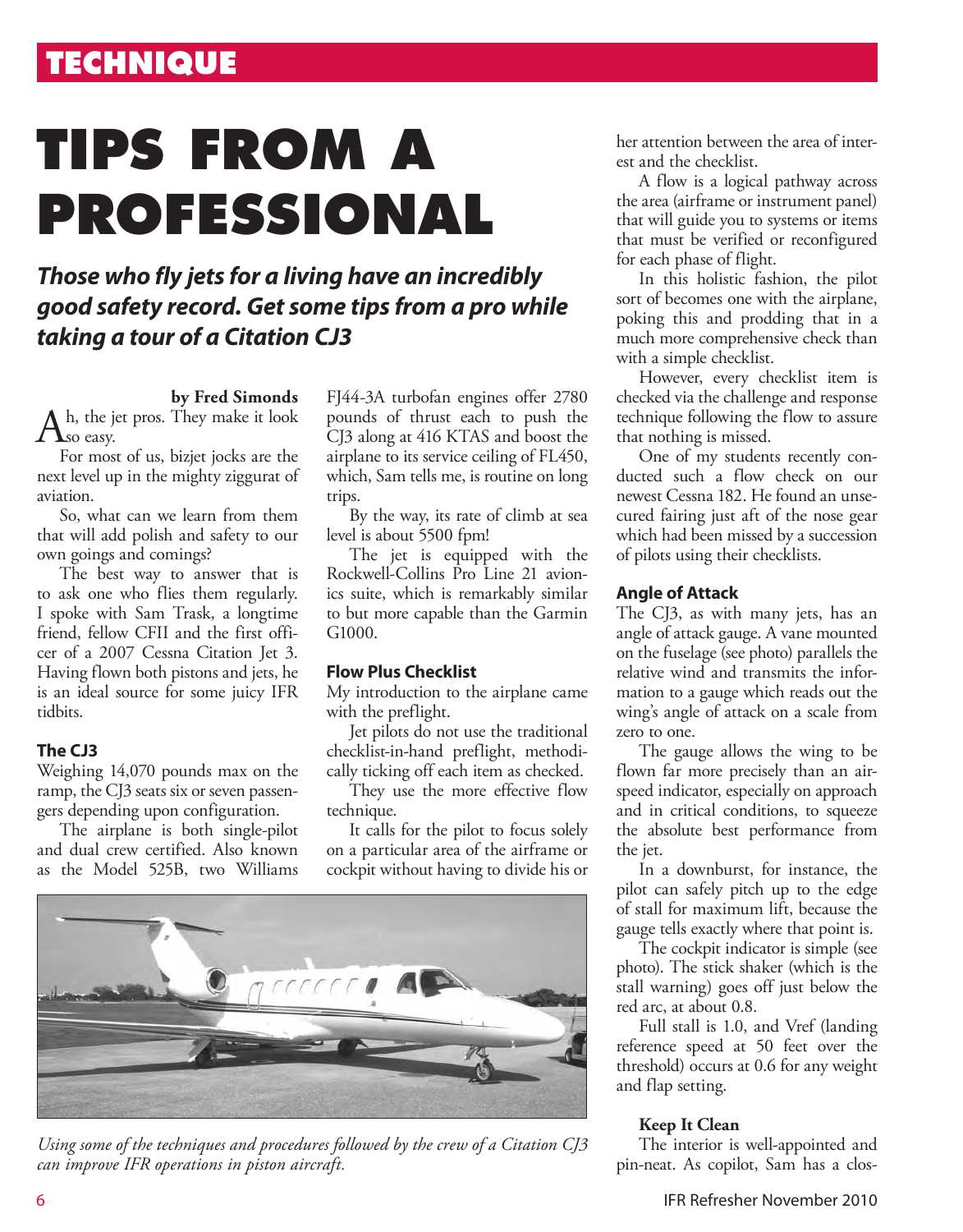## **TECHNIQUE**

er-than-average relationship with the portable vacuum cleaner stowed in the forward baggage hatch.

The tidy interior bespeaks professionalism and respect for the passengers, something we should pay attention to in our personal airplanes and rental fleets.

Turning left into the cockpit, the front office is neither roomy nor claustrophobic. I think there is more room in a 182, but hey, this cockpit goes lots faster.

#### **It's Like My G1000**

Three things jump out – first, a distinct absence of paper such as hefty Jepp chart books (paper backups are there, but stowed). The second thing is that the cockpit looks remarkably simple. But the third thing truly blows me away – the panel could be a G1000.

Glass pilots would immediately recognize two Primary Flight Displays and the shared Multifunction Display.

In larger aircraft the Flight Management System is a separate display and keyboard on the center pedestal. The G1000 is called an Integrated Flight Deck in part because its FMS functions are built into the box itself.

There are many functional parallels between the Pro Line FMS and the G1000 so I was interested to see how a pro makes use of a glass panel.

Terminal charts and airport diagrams can be viewed on the MFD.

Since the MFD cannot show en route charts, Sam points out that they are aboard in paper form.

#### **Paper Backup**

Sam and captain Jared do not rely solely on the MFD, they have an iPad backup including JeppView plates and aircraft manuals with paper manuals as secondary backup.

I have had a number of discussions with pilots about the value of carrying a paper backup, I was glad to see the pros do it.

One of the best features of the FMS is the ability to plot a prospective path



without executing it and view it as an overlay atop NEXRAD weather.

This helps the crew choose the smoothest, safest route. The Pro Line offers animated NEXRAD and even lets the pilots zoom in on an area of interest.

With the animation, a crew planning ahead can see a weather problem coming and make specific avoidance requests to ATC, something we can do in our glass cockpit aircraft.

The crew is trained to closely monitor what the jet is doing all the time. If a system is not performing as desired,

it is shut down immediately. That works for us, too.

#### **Buttonology**

That leads to a discussion of "fat-fingering", pressing a button you don't want to press, and the potential consequences if the problem is not undone. I learned about a Citation II accident that was traced to unintention-



*The angle of attack vane jutting out of the side of the fuselage automatically alines itself with the airflow (top). It transmits its position to the gauge on the panel that reads out the aircraft's angle of attack in a graduated readout from 0 to 1.0 with 1.0 being stall.* 

> ally turning on the autopilot instead of just the yaw damper immediately after takeoff. The toggle switches are right next to each other. (See photo next page).

> The ensuing confusion while fighting the autopilot close to the ground caused a crash. Care in buttonology taken by the jet pros has equal application to us.